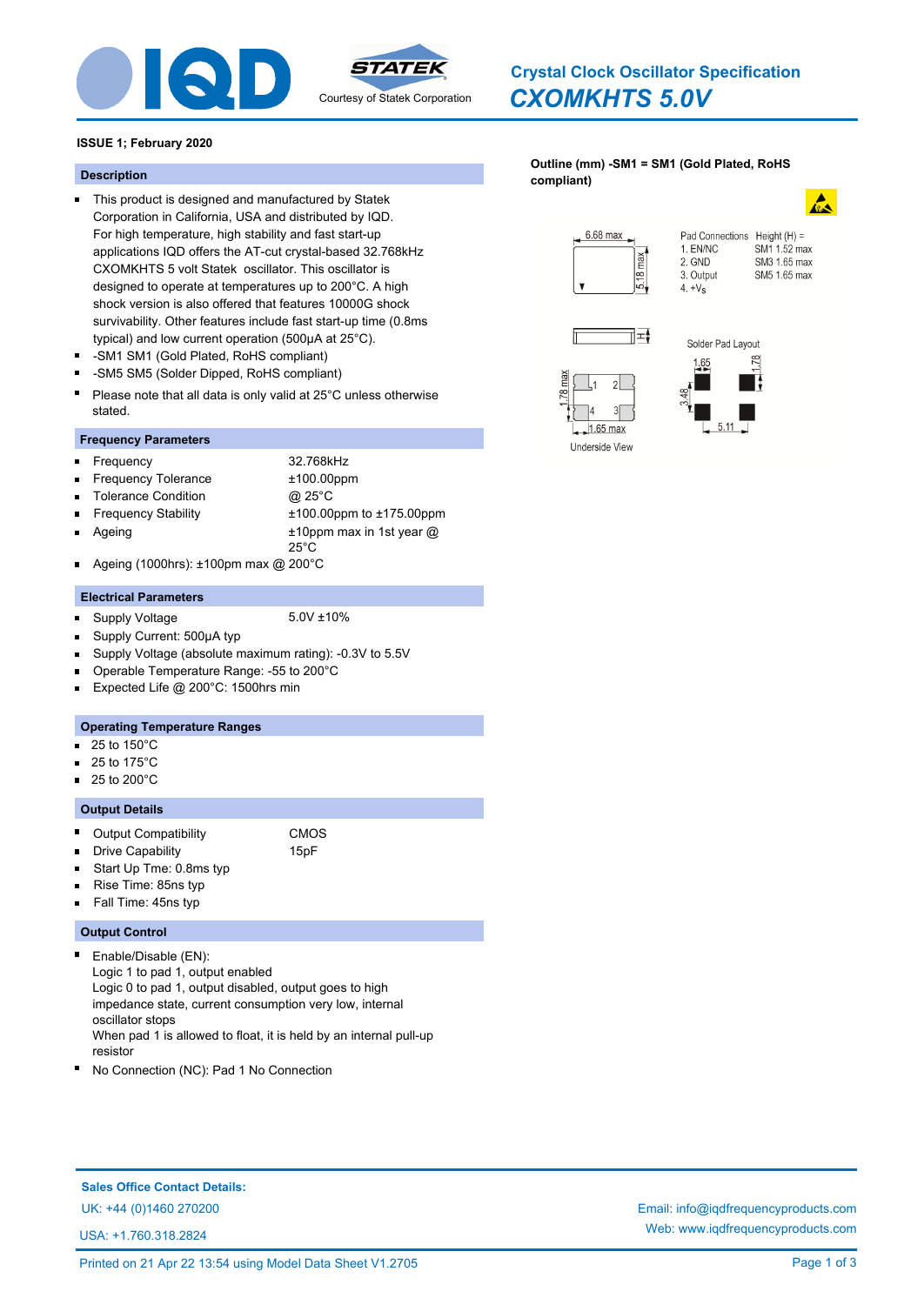

*CXOMKHTS 5.0V* **Crystal Clock Oscillator Specification**

### **Environmental Parameters**

- Shock: 3000G, 0.3ms, 1/2 sine  $\blacksquare$
- Vibration: MIL-STD-202G, Method 204D, Test Condition D: 20G, 10Hz-2000Hz, swept sinewave (Random vibration testing is available, please contact an IQD Sales Office for further details)
- Storage Temperature Range: -55 to 125°C

### **Manufacturing Details**

 $\blacksquare$ 

Features: High temperature operation up to 200°C Overall five times improvement in total frequency stability when compared to a typical tuning fork design A high shock version that features 10000G shock survivability is also available (please contact an IQD Sales Office for further details) Excellent stability over temperature Fast start-up CMOS and TTL compatible Optional output enable/disable Low current Hermetically sealed ceramic package Applications: Industrial - Downhole instrumentation Rotary shaft sensors Underground boring tools

 $\blacksquare$ Maximum Process Temperature: 260°C for no longer than 20sec

### **Ordering Information**

- m. Frequency Model\* Termination Variant\* **Output** Frequency Tolerance (@ 25°C)\* Frequency Stability (over operating temperature range\* Operating Temperature Range\* Supply Voltage Pad 1 function\* (\*minimum required) Termination Variants: Gold Plated - SM1 Solder Dipped - SM5
- (Note: Non-RoHS compliant terminations are available, please contact an IQD Sales Office for further details)
- Example: 32.768kHz CXOMKHTS SM1 CMOS ±100ppm ±175ppm 25 to 200C 5V EN

### **Compliance**

| RoHS Status $(2015/863/EU)$  | Optional       |
|------------------------------|----------------|
| ■ REACh Status               | Compliant      |
| ■ MSL Rating (JDEC-STD-033): | Not Applicable |

## **Packaging Details**

- Pack Style: Reel Tape & reel in accordance with EIA-481-D Pack Size: 1,000
- Pack Style: Tray Supplied on a tray Pack Size: 1

### **Sales Office Contact Details:**

USA: +1.760.318.2824

UK: +44 (0)1460 270200 Email: info@iqdfrequencyproducts.com Web: www.iqdfrequencyproducts.com